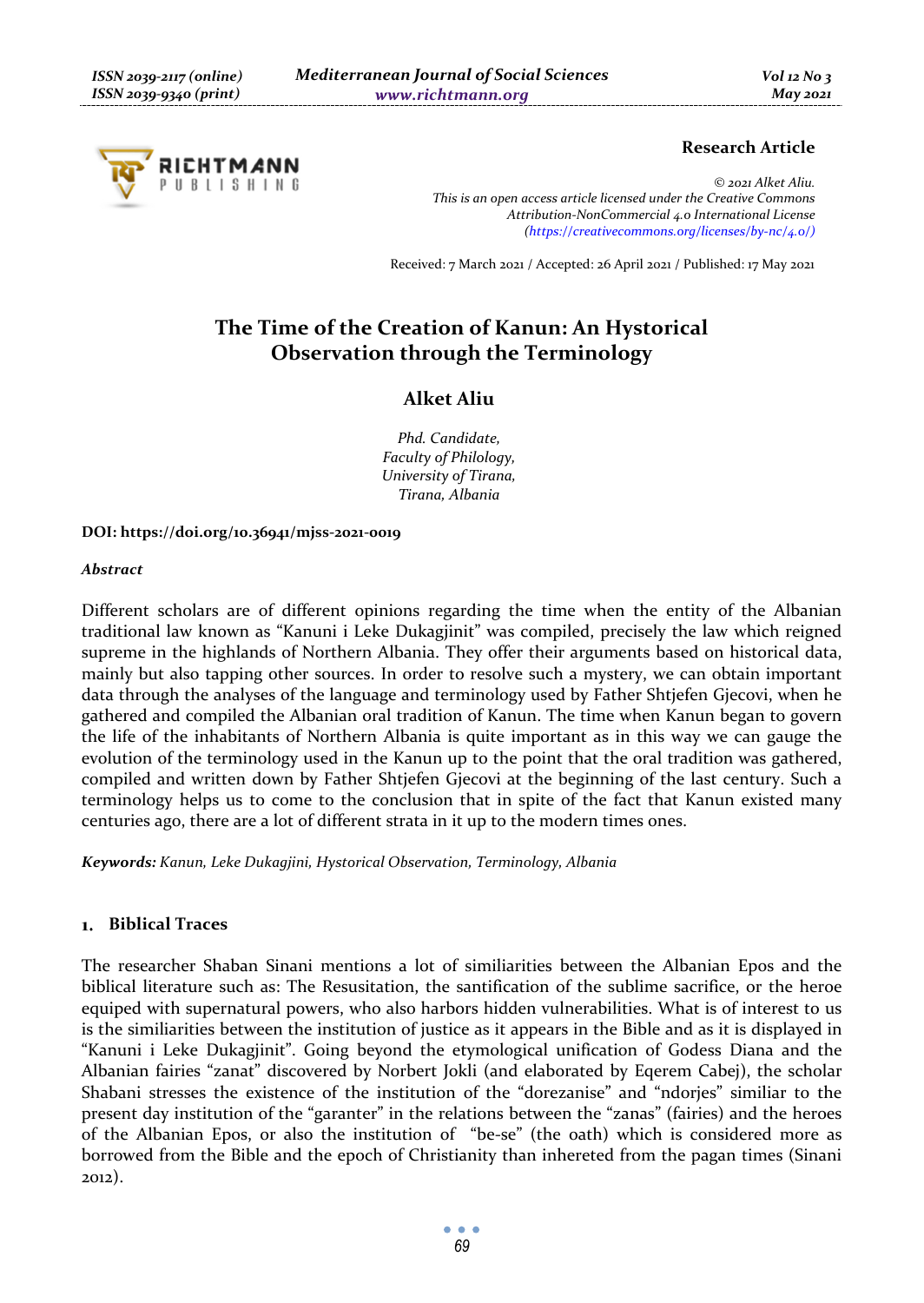| $ISSN 2039-2117 (online)$ | <b>Mediterranean Journal of Social Sciences</b> | $Vol$ 12 No 3 |
|---------------------------|-------------------------------------------------|---------------|
| ISSN 2039-9340 (print)    | www.richtmann.org                               | $M$ ay 2021   |

The researcher Sinani taking into account that "Christian Inspiration" mentioned first by the researcher Stavro Skendi, stresses the fact of the existence of a laic inspiration in the church songs (sung liturgy) describing important biblical characters, just like the conclusion drawn previously by the researcher James George Fraser that the religious literature is a reality of literature first and then a phylosophical, teological and moral reality. The roots of such church songs are to be sought at the epos of pre Christain era Jews before parts of this epos were transformed into the present day Good Book (Old Testament).

The scholar Shaban Sinani considers "Besa" as a well shaped institution as it is contained in "Kanuni i Leke Dukagjinit: rather a late comer. He pretends that at the very begining Besa was a Christian canonization possibility to connect and to secure the communication between two different worlds (life and death). At that time Besa was not a sort of guardian of the moral of the community. An ethical category or a legal notion. According to Shabani the enlargement of the semantic meaning of Besa and the new etno-legal meaning as well as the ethical category were acquires during the transformation of the enhabitants of the place from Arber into Albanians because of the religious and demographic changes taking place in that period. The scholar offers arguments for the synonymous couple "bese-fe" (besa=religion), from the time of the balad of the immurement (Lidhen bese e lidhen fe), at Budi's book (me e madhe bes e fe) up to Albanian romaticism in the XIXth century among the Albanians of the Southern Albania. To Sinan "Besa" and "Be-ja" are inseparable. According to him these words suffered a shrinking of the semantic meaning, reaching present day Albanian in such a shrunk form (Sinani 2012).

# **Roman Strata**

Many a scholar have reached the conclusion that Kanun contains pre Christian elemnets, which coexist together with Ottoman, catholic and even modern administrative ones. The researcher Terenc Toci witnessed several elements of the Roman Law incorporated in Kanuni i Leke Dukagjinit, such as the supreme role of the head of the family (Pater Potestas of the Roman Law) who commands the life and death of the family members. Toci observes: There is no doubt that Kanun demonstrates a 2000 years flash back, when it allows the father to kill his own sons (Toçi 1926).

Other traces of Roman Law are to be found at these chapters of kanun covering the family, especially the chapter on the marriage and its consequences on the bride (the married woman). In the framework of the type of "me manus" marriage in the Roman Law of late Antiquity, the married woman remains in the submissive position she enjoyed even in her fathers (original) family (submissive to Pater potestas), while as a married woman she is submissive to her husmand (manus). The same position of the woman is present in the Kanun, too. In a laconic phrase, the position of women according to kanun is: "Grueja asht shakull per me e bajt" (Women are just a burden to be carried on one's shoulders). There are also other articles in Kanun, which govern the lack of rights for the women.

Even the chapter on the engagement contains traces of the Roman Law, the oldest part of it, when the engagement was arrenged by the parents of the couple, without a prior consent of the two persons to be engaged. In Kanun such a situation is expressed as one of the duties of the wife (i.e the mother of the persons to be engaged) is: " mos me iu perzie ne fejes te te bijve e te te bijave" (not to poke her nose in the engagment of her sons or her daughters). The boy can decide himself whom he is going to marry, in case that he is an orphan, while the girl does not enjoy even such a right. Another similiriaty between the two law corpuses is the concept of the engagement as a very solemn act and ceremony and also as an obligation to a future marriage. Even the concept of marriage reflects many a similiarity between the Roman Law and Kanun. In the Roman Law the main function of the marriage is family multiplication (i.e. the "production" of offsprings). "Kanuni i Leke Dukagjinit" offers us this definition: "M'u martue me kanun do me thane *m'u ba shtepi, me ia shtue shpis nji rob ma teper, sa per krahe te punve, sa per tshtuem te fmive" (According to Kanun marriage serves to add one more family member to the family of the husband in oreder to work as well as to give*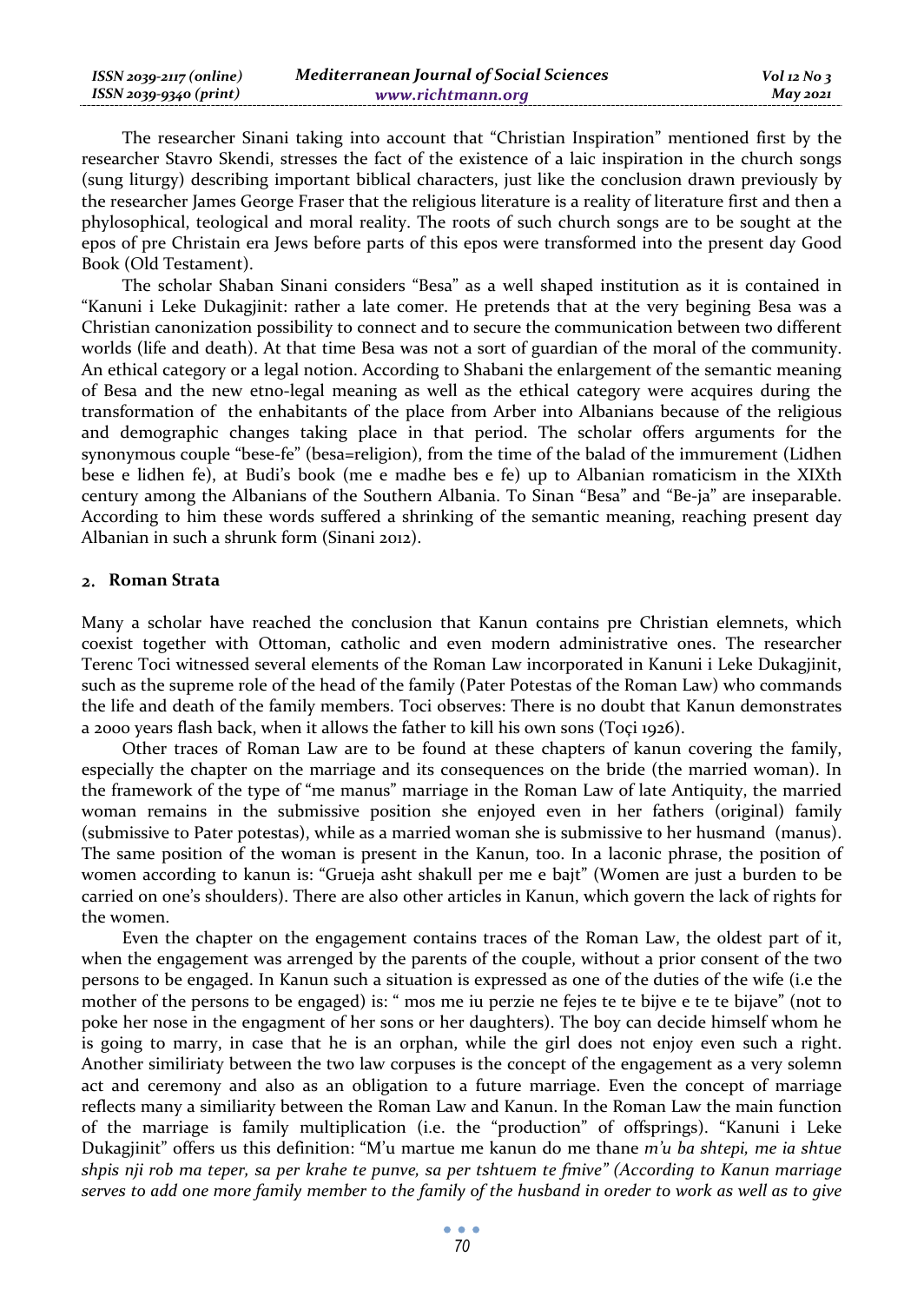#### *birth to children).*

*The roots of the proibition of exogamy in Kanun are to be found in the Roman law i.e. conluding marriages within the family, within the clan. The Roman Law proibits marriages up to the level of forth degrees cousins, while Kanun proibits marriages up to the level of seventh degree cousins, including here also the godfather and sometime the whole klan. This was quite an exaggerated concept, which was wholeheartedly fought by the Catholic church trying to limit it. According to the evidence offered by Catholic priests at the end of XIX-th century they tried to lower the proibition threshhold in such marriages at 4th deegre cousins.* 

Even Latin Law used to have its roots in the oral tradtional law of the Latin tribe known as "ius non scriptum", which used to serve as a law governing the relations in the clan/tribal society of the time (gens). Such moral laws established by the community were obligatory to every member of the klan/tribe as they considered such laws as obligatory to them. The tribal organization of the ancient Romans was quite similiar to the tribal society existing in the Highlands of the North of Albania at the time of Kanun. The assembly (kuvendi) of the male members of the tribe used to take decisions and they could also issue punitive measures for theose tribe memebrs who infringed such moral laws for instance by expelling them from the life of the community (tribe), or even by expelling them as members of the tribe. Such a punishment exists a law concept even in "Kanuni i Leke Dukagjinit". There si historical evidence that in case of grave infringement of the law such punishments were issued to clansmen of the Highlands of the North Albania. The people's assembly concisting of the gathering of all grown up males of the tribe metioned by Tacitus as "concilium" is to be found in Tacitus' describtion of the social order of Rome and Illyricum of the Classical Era (Nova 1965).

The institution of the pre-purchase is borrowed from the Classical Era, too. This is a typical institution for the tribal society. According to Kanun such an istitution covers cousins, brotherhood (uncles, sons of the unlces and their grandsons), the tribe and also the owner of the real estsate borderin the piece of real estate to be sold.

It is even more interesting the obligation to equip the bride with a dowry, such an obligation even in the Roman Law was inhereted from the traditional oral law, then it evolved into normal legal obligation. The obligation to equip the bride with dowry goes hand in hand with her lossing the right to inherit any property belonging to her father's family. It is presumed that the dowry constitutes the married daughter share of the inheritance of her father's property.

While discussing about "fe" (religion), the linguists observe an etimological connection to the Italian word "fede" (Meyer, Weigand, Helbig). They refer to the first meaning as "religious creed". Such an etimological explanation was rejected by Çabej. He linked the word "fe" with the Latin word "Fides" (Çabej 1976).

Çabej takes into account also other meanings of the word such as that of engagement to be married, engagement gifts and also engagement party (festivity),while linking the meaning of the word to the Latin word "Fides". According to Cabej the meaning of this word is linked to tradition, not the religious belief, thus it should be older than the religious creed itself judging from the semanthic point of view. The people got engaged and married even before they formulated the notion of God, as the process of multiplication (bearing of offsprings), is a natyral process serving as a foundation for such institutions as the engagement and marriage. The urge to bear offspring undoubtly precedes the development of rational thought. Such an urge is closely related to the existence of the human beings just like such needs as eating, drinking, sleeping are related, too.

Another possible origin of this word could be the latin word "fas". In the late Classical Era Latin this word showed the whole traditional oral Roman Law. These tradinial oral laws were considered as somthing sacred and of a certain religious component. From the semantical point of view such a Latin word like "fe" in Albanian contains both meanings of tradition and also religion thus being a possible source of the Albanian words "fe" and "fes". We also encounter such words in the writings of old Albanian writers such as Buzuku in the form of "feshim".

In the same "breeding ground" we should look for the origin of the Albanian words "kunat" and "krushk", typical terms for the system of the Latin family. The same goes for such terms showing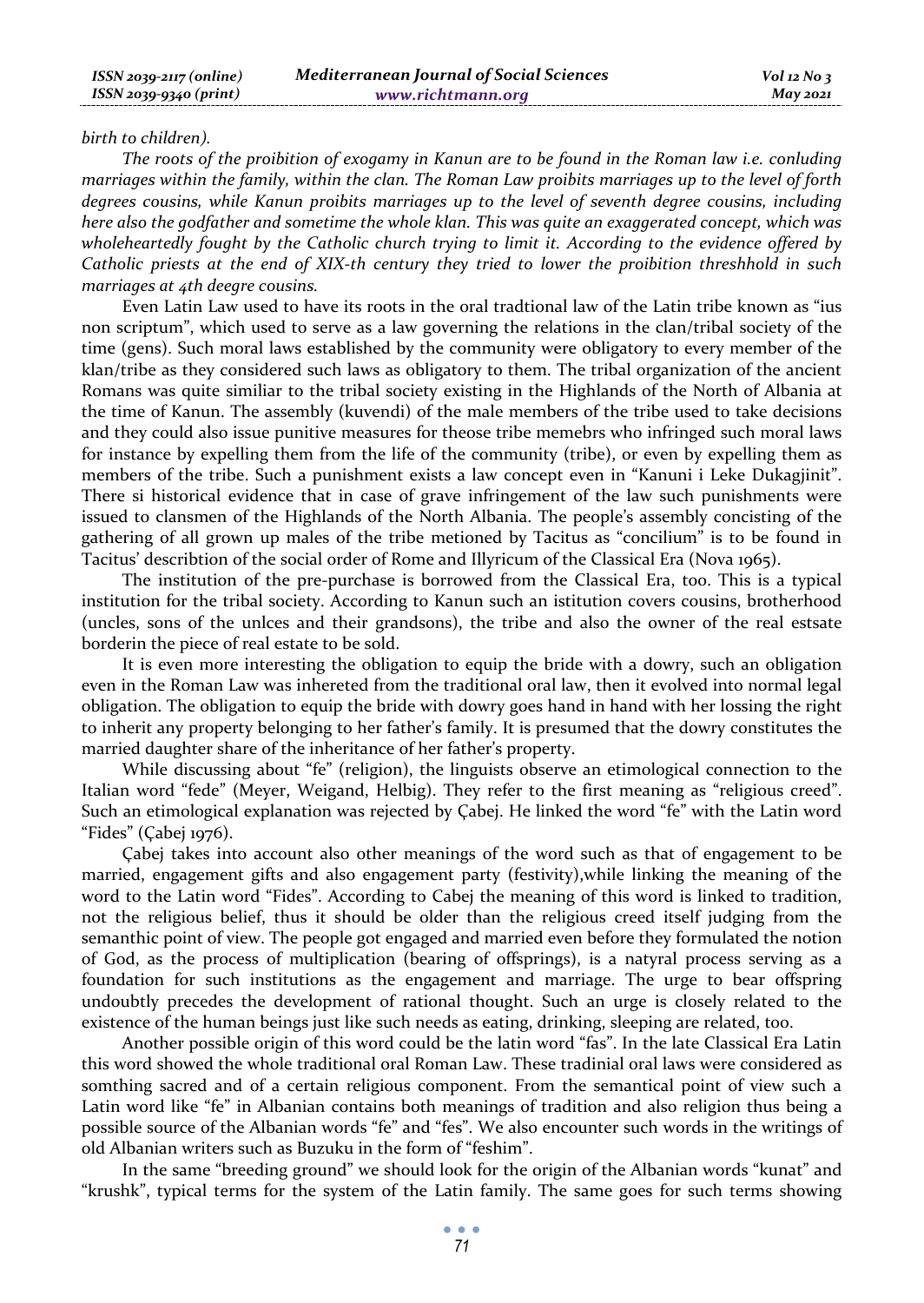| ISSN 2039-2117 (online) | <b>Mediterranean Journal of Social Sciences</b> | $Vol$ 12 No 3 |
|-------------------------|-------------------------------------------------|---------------|
| ISSN 2039-9340 (print)  | www.richtmann.org                               | May 2021      |

property such as "prone" (latin: proprietas) and "kujri" (Latin: curia).

The similarity of terms and concepts offers us a first hand material where to search for the antic roots of the Albanian Traditional Law. Such common elements are also present in the traditional oral law of other peoples, too. In Kanun we come across the institution of "pleqesia" which reminds us of the senate of Greek Classical Era. Such an institution was entitled to judge cases and to pronounce verdicts. The japanese scholar Kazuhiko draws parallel lines between the institution of "miku" (guest) in the Albanian Traditional Law and in the Ancient Japanese Traditional Law. One should be careful to differentiate what consitutes of borrowing from this or that culture and of borrowing from the common tradition of the universality of human nature. This difference is of essential importance in order not to adopt the position of so called scholars which discover such elements and hastily label them as "Albanian phenomena". Citing such "scholars" could serve to argument thesis which are simply unscientific inventions.

# **Other Influences**

Different scholars have carried out studies on the elements borrowed by Kanun, the Albanian traditional law from foreign sources. The Slav tribes penetrated the lands inhabited by the Illyrian tribes by late VI A.D. The slavs used the river valleys and the old roads built during the Roman time to penetrate the Illyricum. The penetration of the Slavs pushed the Illyrian tribes towards the South and the West, thus shrinking the territories inhabited by the Illyrian tribes. In our study we have discussed several institutions present in Kanun, which might have been borrowed by Slavonic Traditional Oral law. We can mention here: the "vendetta" (gjakmarrja-blood feud) or also "urazba" the tax paid to cover the blood (death or wound caused to the victim). Such borrowings could have been even earlier ones from the time of the invasion of the Germanic tribes which affected the lands inhabited by the Illyrian tribes for a couple of centuries, but without producing Germanic settlements in Illyricum. According to the scholar Nova the Gothic Invasion from IV to VI century in Albania influenced greately on the formation of the AlbanianTraditional Law.

The waves of the Gothic invasion came in succession and the Germanic tribes ruled the land for small periods of time, but long enough to introduce new elements in the Albanian Traditional Law.

The scholar Nova mentions as elements borrowed from the Germanic traditiona law (Leges Barbarorum) the institutes of "djelmeria" (young men), the "poroniket", the organization and the functioning of the "kuvendi" (popular assembly). We offered elements in the Albanian Traditional law, where "kuvendet" (people's assembly) are similiar to Roman people's assembly, yet the influence of similiar institution in oral traditional law among the Germanic tribes can not be exluded, too. Maybe it is a Germanic stratum on the Roman one, or a simple reinforcement of the Roman influence. Yet we believe that we should stress the importance of the idea of Nova that there is a possibility that such traditional Gothic laws could have been also in written form (Nova 1965), as the Goths applied such laws (in written form) even in other parts of Roman empire occupied, or even settled by those tribes. Anyway such elements should be studied in detail in new scientific works covering such a specific topic.

# **Byzantine Period**

There are several common features between the Byzantine law and the Albanian Traditional Law (and also other peoples traditional oral law), They have also a common origin. We are offering further on their most important common features.

Byzantine Agrarian Law (Allelengyon), lingered in the Albanian lands til XIV Century. It consacrated the private property of free peasants (the freeholders), the private property in the countryside (arable land and vineyards), collective (group) property, and state property. This law originating in VII or VII Century A.D. considered that the pasture land, the forests, the waterways (rivers, torrents, lakes etc), the nonarable (barren) land remained property of the community. Such a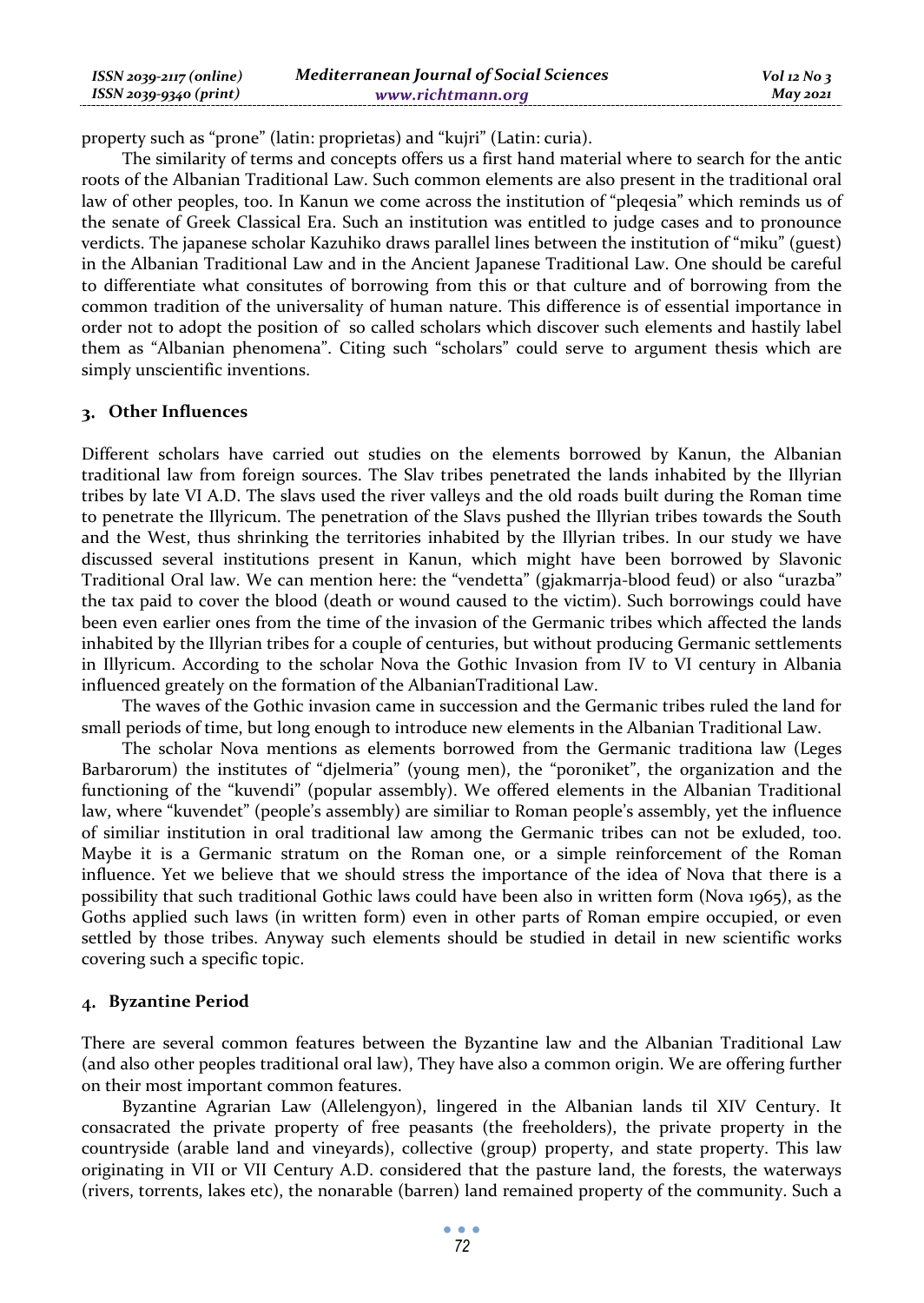| ISSN 2039-2117 (online) | <b>Mediterranean Journal of Social Sciences</b> | $Vol$ 12 No 3   |
|-------------------------|-------------------------------------------------|-----------------|
| ISSN 2039-9340 (print)  | www.richtmann.org                               | <b>May 2021</b> |

community property gradually disappeared as such lands fell in the hands of private landowners.The lands settled by the Albanian tribes in montanious areas unlike the lowlands and even the hilly areas which were governed by the Byzantine Law, widely enjoyed the community property i.e. the forests, the pasture land were called "kujrie" and were considered to belong to all the families of the village, and could be exploited by all of them according to the principle "te gjitha tymet kane pjese ne kyjrie" (every hearth-family has its share in the kyjrie). This law guarantied that such lands could not become private property as per the principle: "kyjria nuk ndahet" (the kyjrie land is indivisible). The articles of The Agrarian Law were a marker of a society in transition, where the feudal property was not yet introduced. The remnants of such a law still lingered in the Albanian highlands where the feudal land property was never introduced.

Another trace of the Byzantine Law in the Albanian highlands is the principle of the inviolability of the borders of a plot of land and also the principle of the punishment of the persons infringing such borders. There was also of Byzantine origine the principle of the freedom to exchange with one another the privately owned land plots.

The tax of Tithe (one tenth) which makes its appearance in the Byzantine Agrarian Law, constituting one of the first elements of the Feudal Order, left no mark on the Albanian highlands but for the tax paid to the Catholic Church as it was expressed in Kanun "prej dhetimit te toket e te gjas se gjall" (one tenth from the land fruits-produce and one tenth of the livestock). The concept of the " gjysmatari" (the sharecropper), a tenant on the land of the landowner payin the rent by giving the land owner half of the agricultural production, as well as the concept of the land owner returning to his previous land, which has been occupied by squatters (regaining of the property rights) all originate from the Byzantine Agrarian Law (Allelengyon).

Both the Byzantine Agrarian Law and Kanun pay special attention in a very similiar way to the protection of the dog, as a domesticated animal of special importance to the economy of the Albanian highlanders. Both of them are very similiar in the way they formulate the compensations to be paid for damages caused by domesticated animals to field crops and fruit trees. They are also similiar in the way they charcteize as "unlawful" the "appropriation of something found on the public road".

Both laws contain the right of the preemption and it serves in the both laws as a legal instrument to prevent the transfer of the ownership of the land to foreign (not a member of the family, or the clan) hands. There are also other common points between Kanun and Allelengyon such as the limits in the right to enjoy the property of a plot of land in order not to harm other persons. The payement of idemnities in case of intentional harmful actions and other rights to exploit somebody's else property (servitutes).

By the end of XII century the classical land property system of "pronia" was replaced by the system called "paraspori" which consisted in the distribution of large tracks of state land to private owners. These owners administrated such tracts of land by making the peasands till (cultivate) the land under corvee (opera corrogata), providing the peasants with the seed to be sawn and the food to be consumed per everyday of corvee.

We come accross traces of such a system in Kanun, too where we find that: the persons in question can bring their ironware to the blacksmith's, while having as an obligation "the daily bread" (daily food) of the blacksmith, as well as "the hand" i.e. the payement (the wage) of the hand(s) employed by the blacksmith in his shop. The obligation to provide the daily food for the hands working in community projects covers also the obligations of the Albanian highlanders towards the Church.

# **Late Middle Ages**

The medieval Charters of the towns of Drishti (Drivastum) and Shkodra (Scodra) consitute two different "snapshots" of the same Medieval Albania. The Charta (Charter) of Shkodra contains the Urban Law with some mixed elements of Church Law and the oral Traditional Albanian Law, while the Charta (Charter) of Drishti contains the same elements the other way round i.e. the Church Law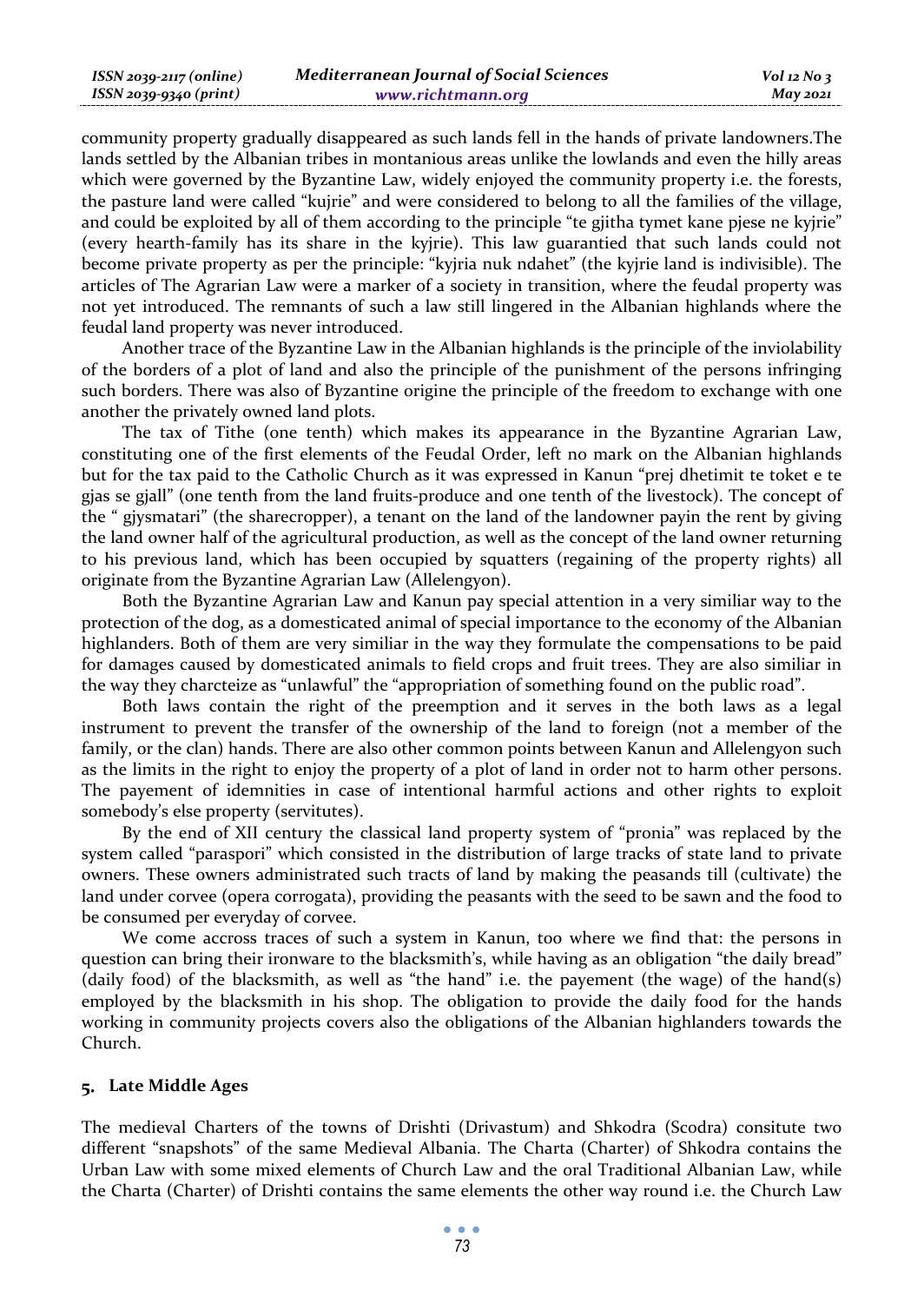| ISSN 2039-2117 (online) | <b>Mediterranean Journal of Social Sciences</b> | $Vol$ 12 No 3   |
|-------------------------|-------------------------------------------------|-----------------|
| ISSN 2039-9340 (print)  | www.richtmann.org                               | <b>May 2021</b> |

mixed with a few elements of Urban Law and Albanian Traditional Law.

There is a high possibility that the three types of legislation used to exist side by side in the same milieu, as is the case of the Traditional Law which governed the life not only of the highlanders, but also of the townfolk. Both legislations were taken into account by the judges in the lands ruled by the Albanian feudal lords, but also in the lands ruled by The Most Serene Republic of Venice.We have many a historical proof of pleas and demands forwarded to the authorities of the Republic of Venice to respect and safeguard the local customs. Yet the law of the Republic prevailed on the local customs (Albanian Traditional law) (Valentini 2007).

We should stress the fact that the phrase "local customs" (mentioned also in the charters of several Albanian medieval towns) meant the traditional local customs in the urban area, not the Albanian Traditional Law covering the peasants communities in the countryside, or the Kanun in the Albanian Highlands.

It was meant the customs of the townfolk, inhabitants of a certain town, who were differentiated from other people, who were labelled as "foreigners". It was a minute differentiation of the type "sclavo oy arbaneso voy scutarino" (Nadin 2010), (a Slav or an Albanian or an inhabitant of the town of Shkodra). So the inhabitants of Shkodra are differentiated not only from the Slavs, but also from the Albanians. They were differentiated not on ethnic bases, but on the rights (legislation) of being townfolks of a certain town i.e. the town of Shkodra. We have a citizen of Shkodra and also an Albanian not a citizen of Shkodra meaning that they are judged based on two different laws (the Charter of the Town of Shkodra and also the Albanian traditional law).

These two categories of persons enjoyed different legal rights. They lived in different milieu. They had different customs. They were governed by different powers, using different legislations, but they spoke the same language, in spite of multilinguism being present in the ranks of the upper stratum of the town folks.

#### **Hypotheses**

Back to our first argument we can easily declare that the origin of "Kanuni i Leke Dukagjinit" is not scientifically proved. There are only hypotheses on its origin. Different scholars pinpoint the origine of Kanun in different time periods. It stands to reason to have such different time periods as we have no convincing evidence to document the exact time of the creation of Kanun. The corpus of Kanun is developed in time by losin some of its elements and adding on new ones, just like the stones in a mosaic. Most of the scholars are convinced that the origin of Kanun much older than the time of the Albanian feudal lord Leke Dukagjini (XV century).

The wellknown English anthropologyst Miss. Edith Durham was of the opinion that Kanun's roots are to be found in Bronze Era.We quote: "It is plainly evident that the laws atributed to Leke Dukagjini were much older than XV century, the time this feudal lord used to live in. Maybe such laws governed the life of warriers armed with bronze weapons, whose remains are found in prehistorical burial grounds" (Durham 1991).

Japanese doctor Kazuhiko Yamamoto, in his Albanological essay in 2003, observes similiarities between Kanun and several categories in ancient Japanese Codexes as for instance the category (the cult) of the "GUEST". The scholar Yamamoto supports the theory of the creation / development of Kanun as a system of social values, which should have taken form "before the appearance of a state power and apparatus in the bossom of human society". Yet he is somehow more circumspect on the time origine of Kanun.

Yamamoto essentially agrees with the scholar Alexander Lopasic convinction that " The Highlands of Northern Albania have been governed since the Middle Ages by the traditional tribal oral law called Kanun. This law, Kanun has been transmitted by word of mouth from generation to generation among the Albanian tribes up to the moment that the Franciscan friar Shtjefen Gjecovi, finally gathered and compiled the corpus of Kanun. His compilation was published intitled as "Kanuni i Leke Dukagjinit" in 1933 after the death of Gjecovi (Yamamoto2001).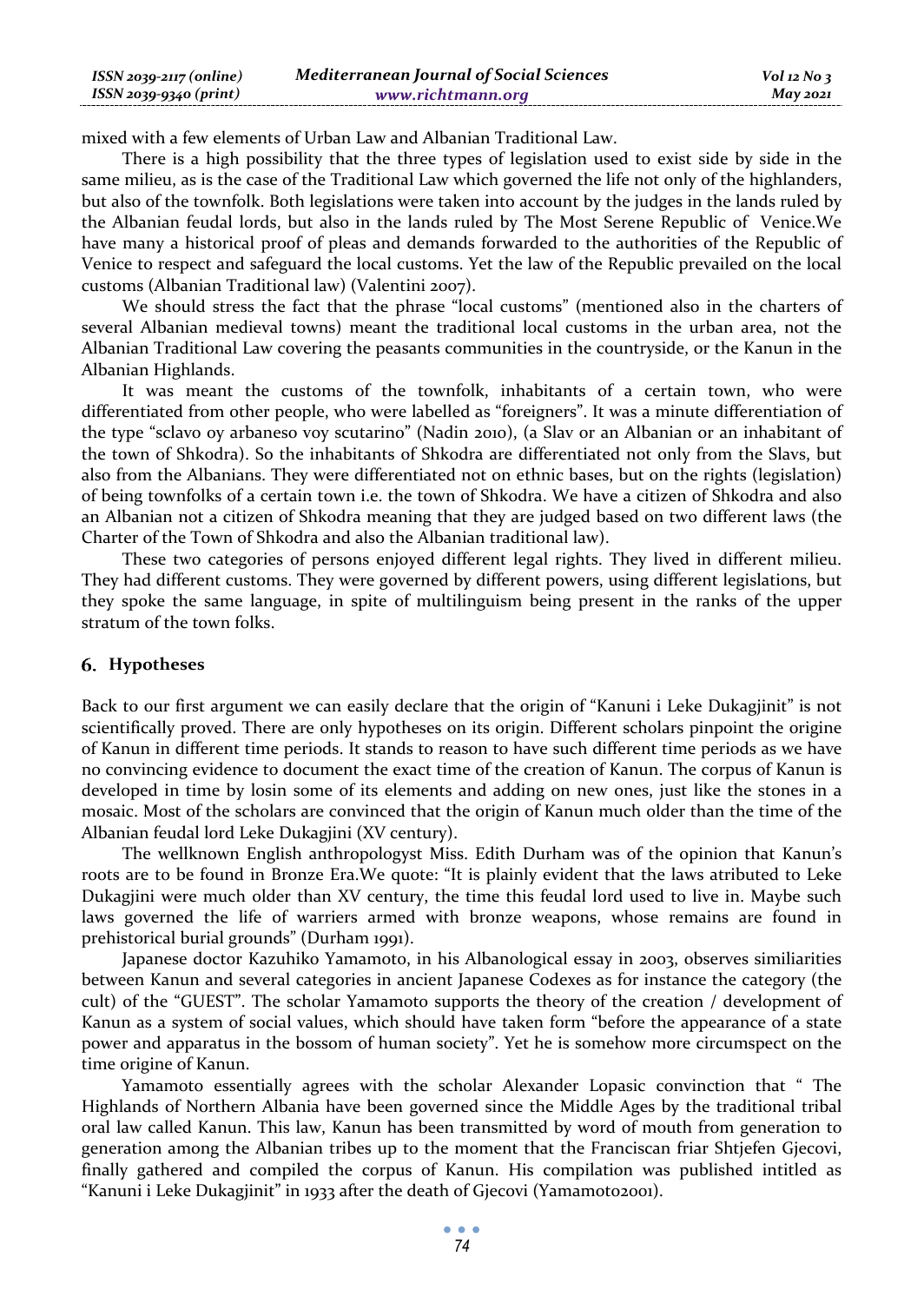| ISSN 2039-2117 (online) | <b>Mediterranean Journal of Social Sciences</b> | $Vol$ 12 No 3   |
|-------------------------|-------------------------------------------------|-----------------|
| ISSN 2039-9340 (print)  | www.richtmann.org                               | <b>May 2021</b> |

Though Yamamoto has highlighted several Classical Era elements in Kanun, he is of the opinion that the origin of Kanun belongs to the Middle Ages.

We are aware of different time strata present in Kanun through the terminology used in it. Of course there is the Classical Era stratum represeanted by the Latin elements of Roman Era. Then we have three elements transformed into symbols which did not even exist at the time of Prince Leka (Dukagjin). They are the rifle, tabacco and coffee.

These three items made their appearance in Europe only after the death of Prince Leka. It is supposed that they reached Albanian lands even later than that.

It is a known fact that Prince Leka died between 1479-1482-1. The first European to become aware of the existence of tobacco (a plant originating in American Continent) was Christopher Colombus and his conquistadors when he discovered America in 1492. Tabacco made its appearance in Europe after 1500.

Coffee reached Europe one century later, via Middle East, while it became present in the lands of The Ottoman Empire only during the reign of Suleiman the Magnificient.

The same holds water for the rifle. It is present in Kanun as "Grykeholla" (narrow muzzle), which is a XIX Century term, though the hand cannons and matchlocks, the "dyfek" (old Albanian word of Turkish origin for rifle) were present in Albanian even at the time of Leke Dukagjini.

Even such evidence is enough to prove that Kanun did undergo many a change during the centuries. The one gathered and compiled by Gjecovi, though containing many quite archaic elements in its terminoloy and in its content, is somehow modernized. Undoubtly Gjecovi's Kanun is somehow diverse from the Kanun in its origin, inspite of the fact that the traditional oral law tends to be quite a conservative one.

At first glance one can sound the alarm: There is a contradiction between two different time periods. One can ask the question: Where can we find the origin of Kanun in the Classical Era or in the Middle Ages?

The well known scholar of legal doctrine, Hans Kelsen ofers an argument to prove indirectly the Classical Era origine of some of the laws in "Kanuni i Leke Dukagjinit"

According to Kelsen, the revenge through killing is the first collective punishment in the history of mankind. This punishment is based on even a more primitive principle which governs the social life namely: the principle of "the stick and the carrot", meaning you are rewarded for your good deeds and you are punished for your wrongdoings.

According to Kelsen the primitive man managed to overcome the need to explain the way a phenomenon takes place, focusing his thought towards cause effect link. The question to be asked was not anymore "Why this happened?", but "Who is responsable for what happened?"

According to Kelsen in such a case we have a transfer from a cuase-effect interpretation to a a normative interpretation of nature. The Austrian scholar comes to the conclusion that as the principle of reward for good deeds and punishment for wrongdoings which defines human relations is a specific social principle , then we may call it a social-normative interpretation of nature (Kelsen 1967).

Even the theory of Kelsen which is reflected in the institution of vendetta (blood feud), is not a direct argument, but it is simply an evidence of the existence of universal social principles. It is precisely this theory which serve as basis for the similiarities among Classical Era juridic normas existing in different countries, in spite of lack of communications caused by the preventive distance of one ancient people from another. Such ethical-moral normas (institutions) are: "besa" (the word of honour), vendetta (blood feud), the cult of the guest, honour and bread etc.

Such a similiarity can be argued using the Classical Era Greek philosophy because of the strong ties with the neighbouring country (Greece), buyt the similiarities with the ethical-moral normas with the ancient Japan ones can be explained only as: The human society in ancient times possesed similiar ethico-moral, simple and basic notions, which were later developed according to specific economic, social, political, historical characteristics and circumstances in different countries. In oreder to analyze the time period of the formation of Kanun , we should bear in mind before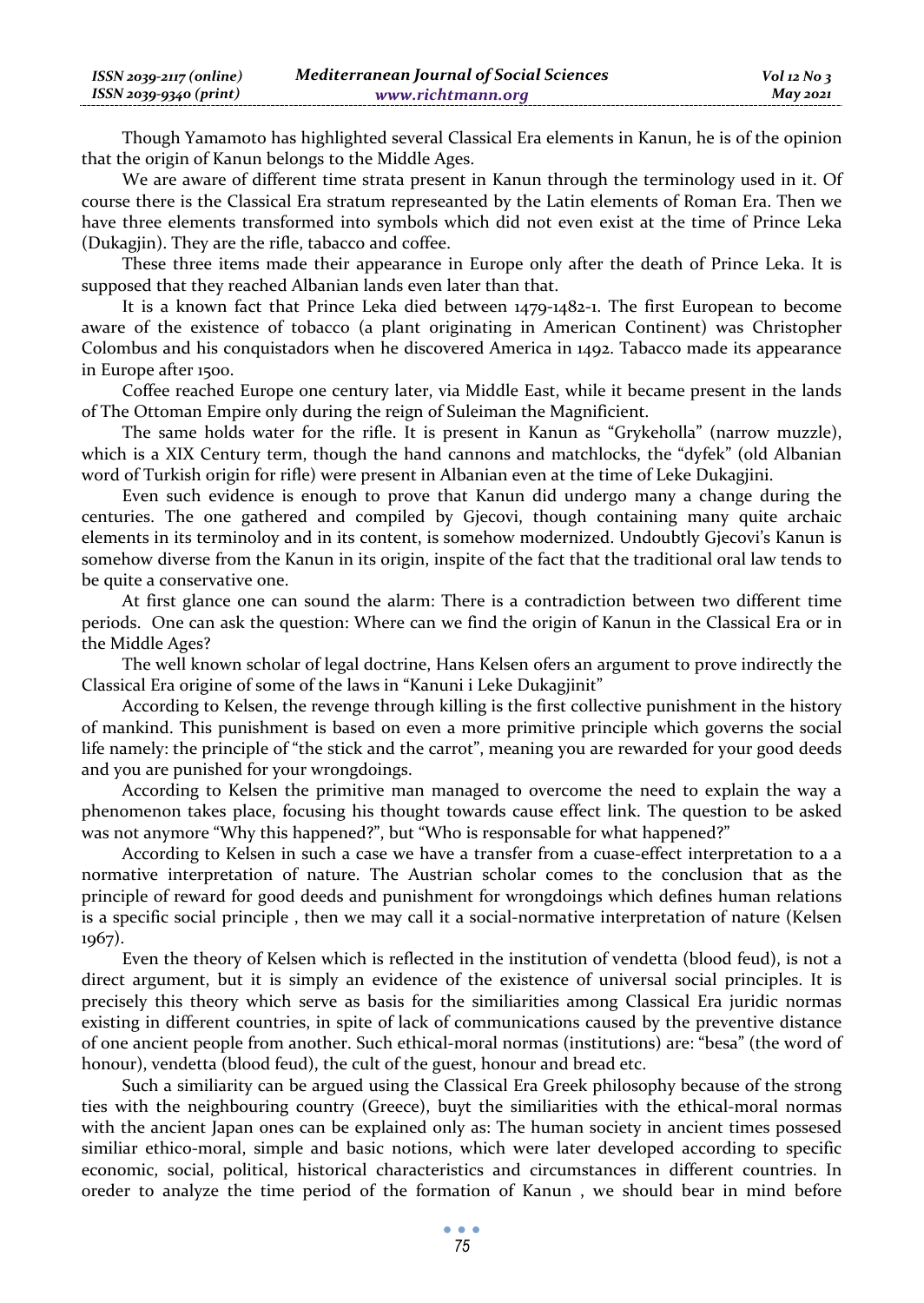| ISSN 2039-2117 (online) | <b>Mediterranean Journal of Social Sciences</b> | $Vol$ 12 No 3   |
|-------------------------|-------------------------------------------------|-----------------|
| ISSN 2039-9340 (print)  | www.richtmann.org                               | <b>May 2021</b> |

anything else the existence of a clear cut separation between two legal concepts: The "Traditional Law" and the "Kanuni i Leke Dukagjinit", and other Kanuns covering other areas of Albania.

The well-known scholar of Albanian Traditional Law Prof. Dr. Ismet Elezi used to write that the problem of the origin of the traditional law and of different kanuns is a field (a target) of a joint study because of the fact that the norms (articles) of the traditional laws latter on are compiled into kanuns and their meaning is revealed and explained to us through the study of the content of different kanuns, but it is also a target of specific studies (Elezi 2010).

Different scholars argue that one can not assert that the origine of traditional oral law is the same as the origin of Kanun. The origin of the tradition oral law is much older than that of Kanun.Its origine should be searched in the wane days of the Primitive Community era. It evolved and improved through the centuries in accordance with the vital needs of such human communities. "Different Kanuns being a collection of the traditional oral law, even in case of being written ones, are a latter era product of the historical development.... It is true that such traditional law was collected, compiled into Kanuns..... yet this traditional oral law did exist before and then it was collected in the form of Kanuns. Even if we accept the theory that these Kanuns belong to Leka or Scanderbeg (XV century), yet we can not assert that the traditional oral law springs out of such Kanuns."

What we cited above as well as other sources not cited by us show that nobody can pinpoint the exact time of the creation of Kanun, though almost any scholar agree of the fact that the origine of Kanun is very ancient, much more ancient than the historic character of Leke Dukagjini.

Different researchers observe the fact that from XV century down to the time of Civil Code of King Zog I in 1929 two parallel justice systems existed in the Albanian lands. In towns and cities and in their outskirts the Ottoman law reigned, while in the autonomous areas in the North and in the South of our country the traditional Albanian law reigned supreme (Semini-Tutulani 2006).

In these areas the traditional law functioned according to local traditions. Such laws in the lands inhabited by the Albanians " functioned indipendently or in reciprocial action" (Aliu 2013), as the scholar Abdulla Aliu asserts.

It seems that the researchers focus on two historical situations: the Antiquity , while nobody can offer an approximative exact time of Kanun creation and the Middle Ages, again offering no exact point in time (the century) for the creation of Kanun, simply offering as the time of Kanun creation the period before the Ottoman occupation of the Albanian lands, or the first period of Ottoman occupation. Their thesis is based on the role of Leke Dukagjini as the compiler of Kanun or at least in his role of coding the existing rules of the traditional oral law into the Kanun bearing his name. In spite of the fact that the historical circumstances, as well as the logics of the creation and the development of the traditional oral law in every country support the first theory (creation before the Ottoman conquest of the Albanian lands), the second theory pretends that this traditional oral law suffered a process of revolutionizing at the hands of Leke Dukagjini, so deep as to affect the essence of its content at such a degree to consider Kanun a new offshoot grown on the old trunk of the traditional oral law, but with new indipendent features as well as a new organic development.

Our opinion regarding these theses in a concise manner is: The historical development of any traditional oral law has its origin in the very birth of the human society, when the state aparatus was yet to appear. The remanants of such traditional law are clearly present in what Father Shtjefen Gjecovi collected and compiled, namely "Kanuni i Leke Dukagjinit". Yet we believe that it is somehow hazardous to pretend this Kanun reached modern times from the antiquity era only experiencing a few changes and modifications, but keeping its essence intact.

We believe that the key to unlock the "secret" of the moment in time when Kanun was created in more or less the form it had at the beginining of the XX Century is much nearer in time. We should serch for this "key" decoding an importantr element: The point in time when a society having its state apparatus moves to selfregulation of the communities of Albanian highlanders (the state goes missing...)

It is worth noting what Shuflaj's idea was: " At the point in time when the Albanian tribes of Zeta began selforganizing we witness that the local aristocracy was exterminated by Ottoman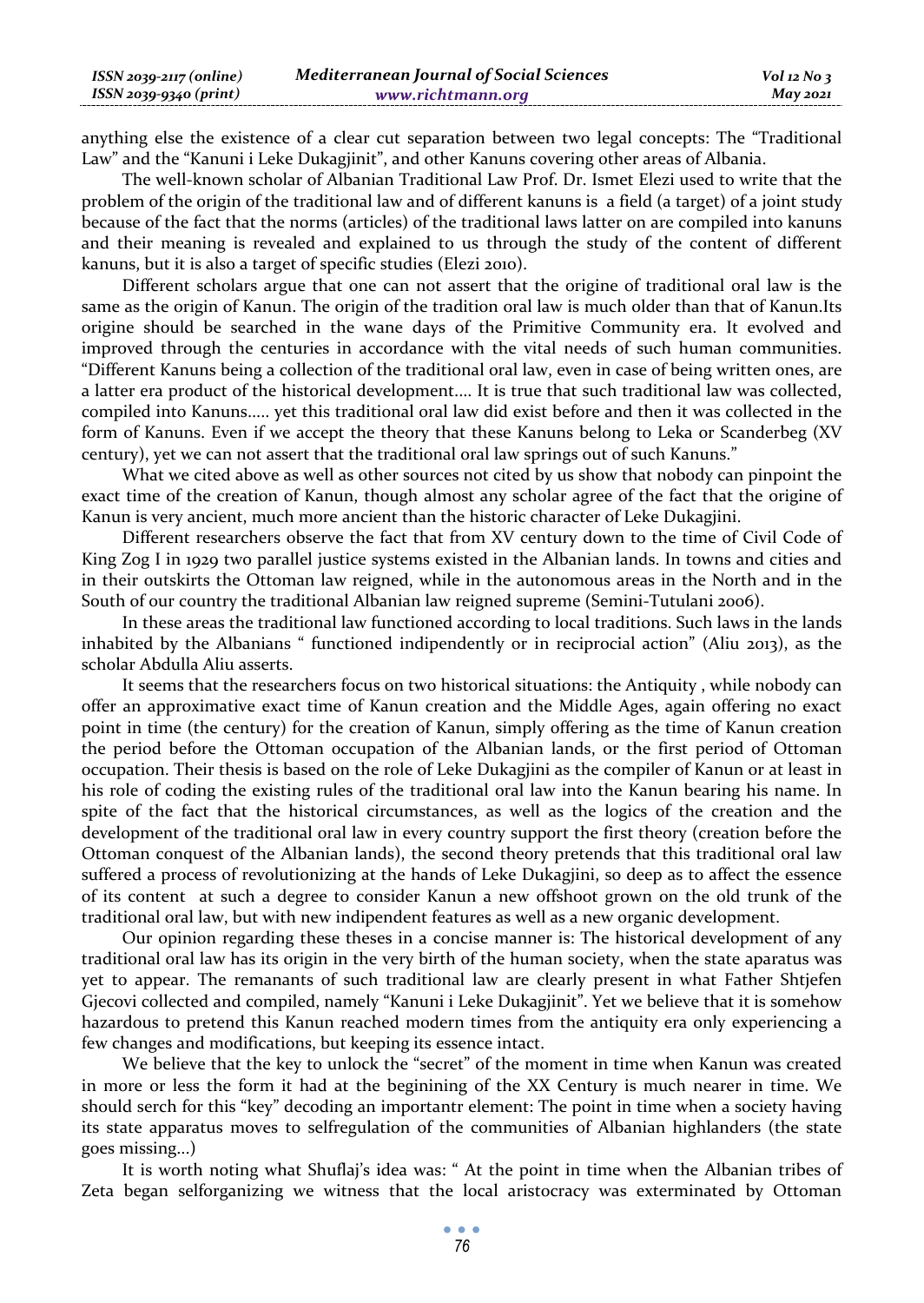| $ISSN 2039-2117 (online)$ | <b>Mediterranean Journal of Social Sciences</b> | $Vol$ 12 No 3   |
|---------------------------|-------------------------------------------------|-----------------|
| ISSN 2039-9340 (print)    | www.richtmann.org                               | <b>May 2021</b> |

invaders, while the Venetian rule was expelled of these lands. At that time the importance of the church in the ranks of such warlike tribe became quite important. From the mountains of Zeta to Oher (Ohrid) and down to Himara (Chimarra) we come across evidence of the dissolution of the tribes organized in hierarchical state units" (Shuflaj 2004).

The point in time offered by Shuflay is the period of Albanian-Ottoman wars of Albanian princes led by Scanderbeg and Leke Dukagjini. In this framework of special importance is the phenomenon mentioned by Shuflaj as "dissolution of the tribes organized in hierarchial state units". Normally after such a process came the moment of tribes begining to selforganize, away from any state power but under the influence of the Catholic Church.

There is serious ground to believe that during the period of the existence of Albanian principalities, the warlike tribes submited to the authority of Lek Dukagjini in his principiality or to the authority of Scanderbeg in the Principality of Castriots. The same holds water for other tribes belonging to other Albanian principalities. Such a submission was a must for the military needs of the Albanian princes from the very beginning, even from the time when they were feudal lords on the rise but under the Byzantine rule. Their merger with warlike tribes was the best solution to create a military aristocracy in order to successfully face the continuous skirmishes with one another to enlarge their feudal dominions and later on in their anti Ottoman wars. We do not know what was the degree of such a submission but we know that these tribes conserved their warlike nature as they time and again put themselves at the service of foreign powers such as The Republic of Venice. The military titles for example that of "Princeps" (Kapiten) awarded to members of such tribes were awarded as a reward for such services alongside other reards.

## **Conclusions**

We are dealing with a special historical situation up to the end of the XV Century. It is characterized by a "tough inner turmoil" such as Ottoman occupation, displacement of the population, changes into inter dialects differences, the begining of a new religious war not any more Catholicism against Eastern Church, but Catholicism vs. Islam. The moral of the nation has suffered a lot. The great victories under the leadership of Scanderbeg are replaced by the foreign occupation. This new occupation is felt as being the harshest of all as the occupier (Ottomans) belongs to a different religion from the occupied (Albanians).

The structure of the Roman state evolved naturally into the structure of the Byzantine Empire and the power of Byzantium was replaced by the power of Albanian feudal lords in a normal and natural manner. The Ottoman occupation (state) was quite a foreign notion to the Albanians. Wherever the structure of the warlike tribes was preserved a state of semi liberty was preserved, as well, while the rest of the country suffered a radical transformation.

Precisely in such moment accompanied by radical historic, religious and linguistic changes we should look for the origin of a state within Ottoman state, the "State" of the free communities governed by no Albanian feudal law of the principialities. Understandably such a legal gap should be filled with a new legal system.

The norms of the customary law, up to the late XV Century were more of an ethic and moral character having more the character of customs than laws. They served as a secondary set of laws visa-vis the political power of the Albanian princes. After the Ottoman occupation they merged with the the law system of the princes (not existing anymore) thus replacing the legal system of the small Albanian states already destroyed by the foreign occupation. These traditional customary law acquired elements of civil and criminal law, preserving up to a certain extend their former family law, which was more of a customary law character. At that time we witness a whole proces of building a corpus of traditional oral law, which inspite of changes and modifications during four centuries managed to survive up to the end of XIX Century, when Gjecovi collected and compiled it. At that time we witness the formacion of these "micro states", clans (tribal communities) based on a common territory, selfgoverned, enjoying a religious unity (being constantly eroded by the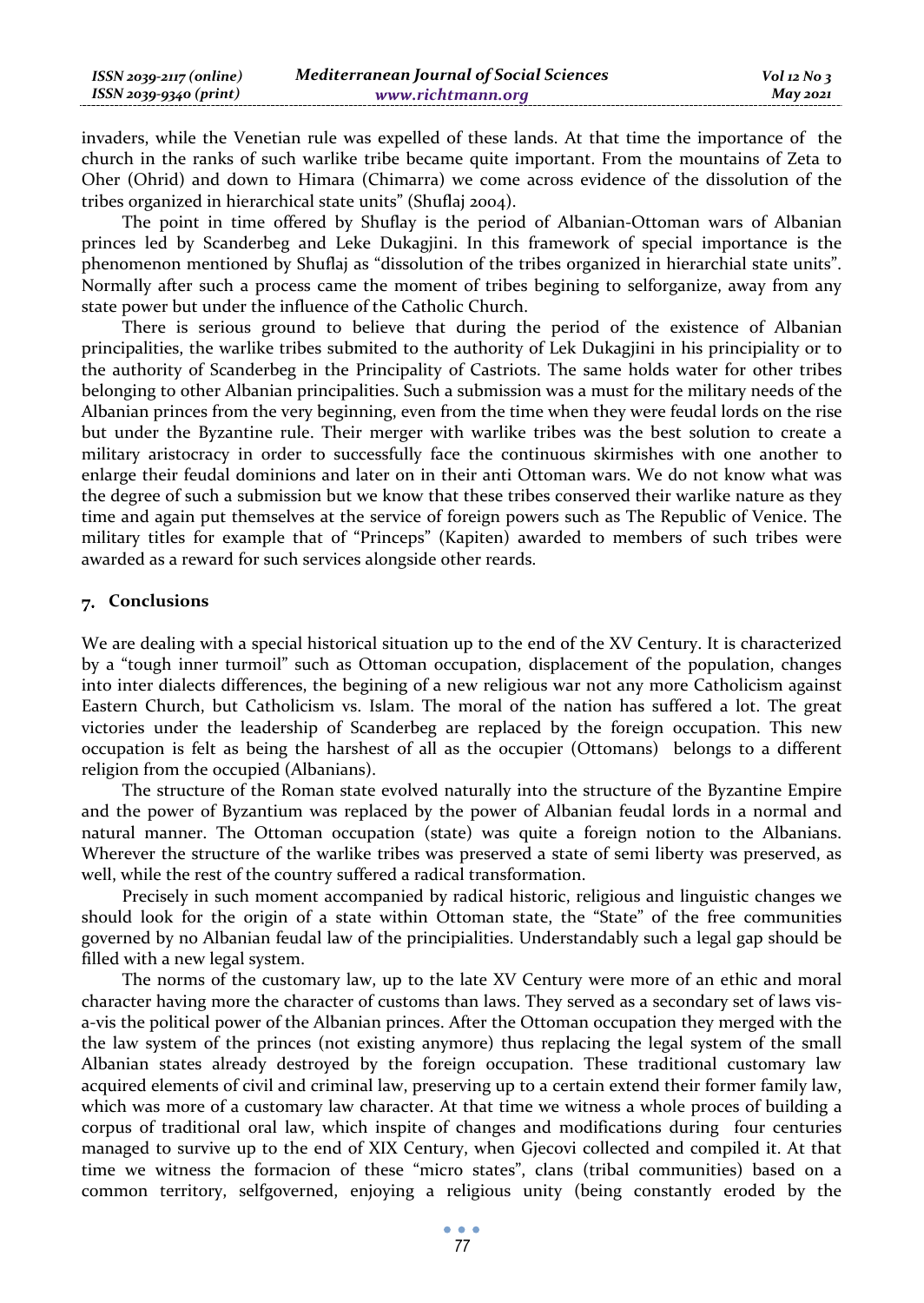| ISSN 2039-2117 (online) | <b>Mediterranean Journal of Social Sciences</b> | $Vol$ 12 No 3   |
|-------------------------|-------------------------------------------------|-----------------|
| ISSN 2039-9340 (print)  | www.richtmann.org                               | <b>May 2021</b> |

conversion of the Albanians into Islam), with specific laws of their "states", with their "tribunals"- "pleqesite", their "parliaments"- "kuvendet e burrave", having also a large executive organ called "katundisht."

We can safely date this period as occurring during the first century of the Ottoman occupation i.e. after Leke Dukagjini and Scanderbeg, thus the two princes of the two large principalities in the North of Albania has no saying in collecting, coding or compiling of the new "law", based on the old one.

Different scholars offer different dates of death and places of burial of the Prince of Dukagjin, so there is no official date of his death.

The Study "Byzantine Law and its traces in the tradition of the Albanian law" offers a broader outlook in a comperative plane for common points. This was a Phd Degree study by Bernina Kondi (UET University), Dec. 2016. Kondi studies the relations of the Roman-Byzantine continuation and its influence on Albanian law, focusing on elements which are similiar in both laws and also differentiating the Civic Law (the law governing the life in towns and cities) in Middle Age Albania from the Traditional Oral Law and the Agrarian Law (Allelengyon). We have availed ourselves of some of her observations to use as orientation points in our study comparing the Byzantine Agrarian Law (Allelengyon) and the laws in"Kanuni i Leke Dukagjinit".

The other offers a very interesting observation: "Decriyting the mitic ideas of the Albanian oral tradition is impossible without studying how the three ancient styles of discourse in the pre written Albanian language have cooperated: Evangelical-liturgical discourse, mitic heroic epos and etno-legal style discourse, which in a chronologycal way cover: paelo christianity, the humanist medieval period and the begining of the Pax Ottomana. These discourses being the most conservative ones in the history of the Albanian language can help us to explain many a semantic "dissorder" present in the history of the Albanian words especially such words which manifest in present day Albanian a shrinked linguistic situation such as: "Bè, Besë e bind; Lum, Lus e lutje; Fal e nëm; gjamë, gjallë e gjellë; famulli e familje; famull e fëmijë."

We should stress the fact that the Vth and VIth Centuries marked everywhere the reinforcment of the impact of the Goths tribes. Precisely during these two centuries we witness the compilation of several codexes of traditional law in the lands occupied by the Germanic tribes. Thus we have Salic Law (Lex Salica), Lex Ripuaria (VIIth Century), Lex Burgundionum (Lex Gondubada) etc.

Generally the scholars reason that the origin of the traditional oral law is not the same as the origin of the Kanuns, as the traditional oral law is much more ancient than Kanuns, as it came into the existence during the time of the dissolution of the Primitive Community Order. It changed during the centuries in order to reflect the needs of the life of the people, "while the Kanuns as a summary of norms of the traditional oral aw, even when they were in written form are a later product of the historic development..... It is true these norms were collected into the Knauns but they were created quite a time ago. Even if we supose that the Kanuns belong to Scanderbeg or Leka (XV Century), yet we can not even imagine that the traditional oral law was created by them."

#### **References**

Aliu Abdulla, (2013) *E drejta Civile. Pjesa e përgjithshme*, Prishtinë: Universiteti i Prishtinёs "Hasan Prishtina"

Çabej Eqrem, (1976) *Studime Gjuhësore, vol. I*, Prishtinë: Rilindja

Durham Edith, (1991) *Brenga e Ballkanit*, Tiranë: 8 Nëntori

Elezi Ismet, Elezi Ela (2010) *Zhvillimi historik i mendimit teoriko-juridik shqiptar*, Tiranë: ERIK

Kelsen Hans, (1967) *Lineamenti di dottrina pura del diritto,* Torino: Piccola Biblioteca Einaudi

Nadin Lucia, (2010) *Statutet e Shkodrës në gjysmën e parë të shekullit XIV me shtesat deri më 1469*, Tiranë: ONUFRI Nova Koço, (1965) *Referate e Kumtesa*, Tiranë: Universiteti Shtetëror i Tiranës

Semini-Tutulani Marjana, (2006) *E drejta e detyrimeve dhe kontratave. Pjesa e përgjithshme*, Tiranë: Skanderbegbooks

Sinani Shaban, (2012) *Tradita gojore si etnotekst*, Tiranë: NAIMI

Shuflaj Milan, (2004) *Serbët dhe shqiptarët*, Tiranë: TOENA